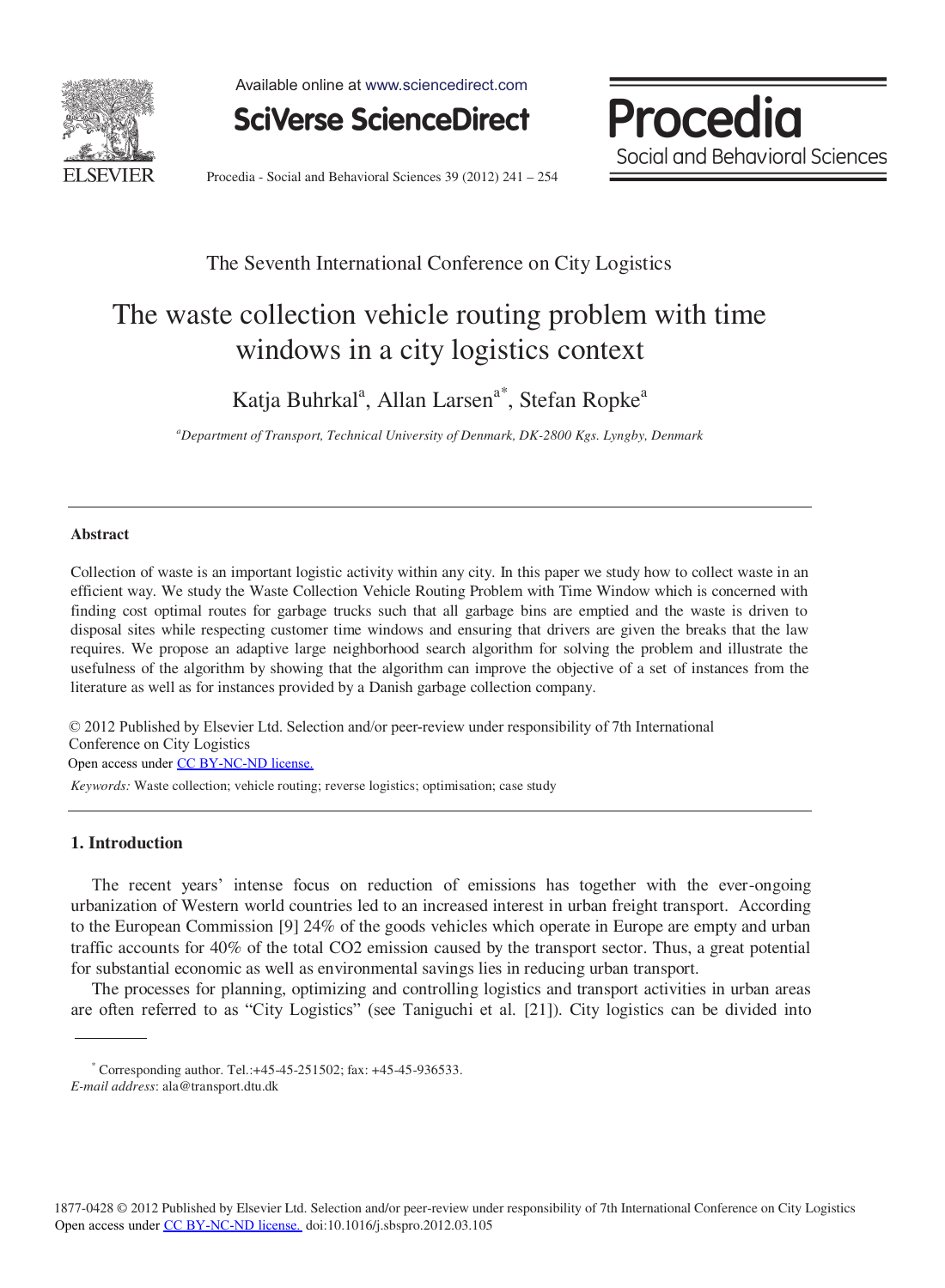forward and reverse logistics operations dealing with the flow of goods from the producers to the consumers and the flow from the consumers to recycling or disposal facilities, respectively. Thus, the collection of waste is a central component in the logistic set-up of a large city.

The waste collection problem consists of routing vehicles to collect customers waste within given time window while minimizing travel cost. This problem is known as the Waste Collection Vehicle Routing Problem with Time Windows (WCVRPTW). WCVRPTW differs from the traditional VRPTW by that the waste collecting vehicles must empty their load at disposal sites. The vehicles must be empty when returning to the depot. Multiple trips to disposal sites are allowed for the vehicles. The problem is illustrated in Fig. 1 for a single vehicle and multiple disposal sites.



Fig. 1. A route sequence of one vehicle considering disposal operations with multiple disposal sites

# *1.1. Structure*

The structure of the present paper is the following: Section 2 discusses the literature which has previously studied WCVRPTW or other similar and relevant problems. The WCVRPTW is then formulated formally and modeled in section 3. The subsequent section 4 deals with two case studies on real-life waste collection problems. The two cases have different additional constraints which are modeled. Section 5 presents the selected solution method ALNS and discusses the problem specific modifications which has to be made. Section 6 discusses the results obtained. Finally, our concluding remarks are given in section 7.

#### **2. Literature**

The waste collection VRPTW has received some attention in recent years. Kim et al. [11] address a real life waste collection VRPTW with consideration of multiple disposal trips and drivers' lunch breaks. They address the problem by using an extension of Solomon's well-known insertion approach (Solomon, [20]). Ombuki-Berman et al. [15] address the same problem by using a multi-objective genetic algorithm on a set of benchmark data from real-world problems obtained by Kim et al. [11]. Benjamin and Beasley [5] improve the results when minimizing travel distance using a tabu search and variable neighborhood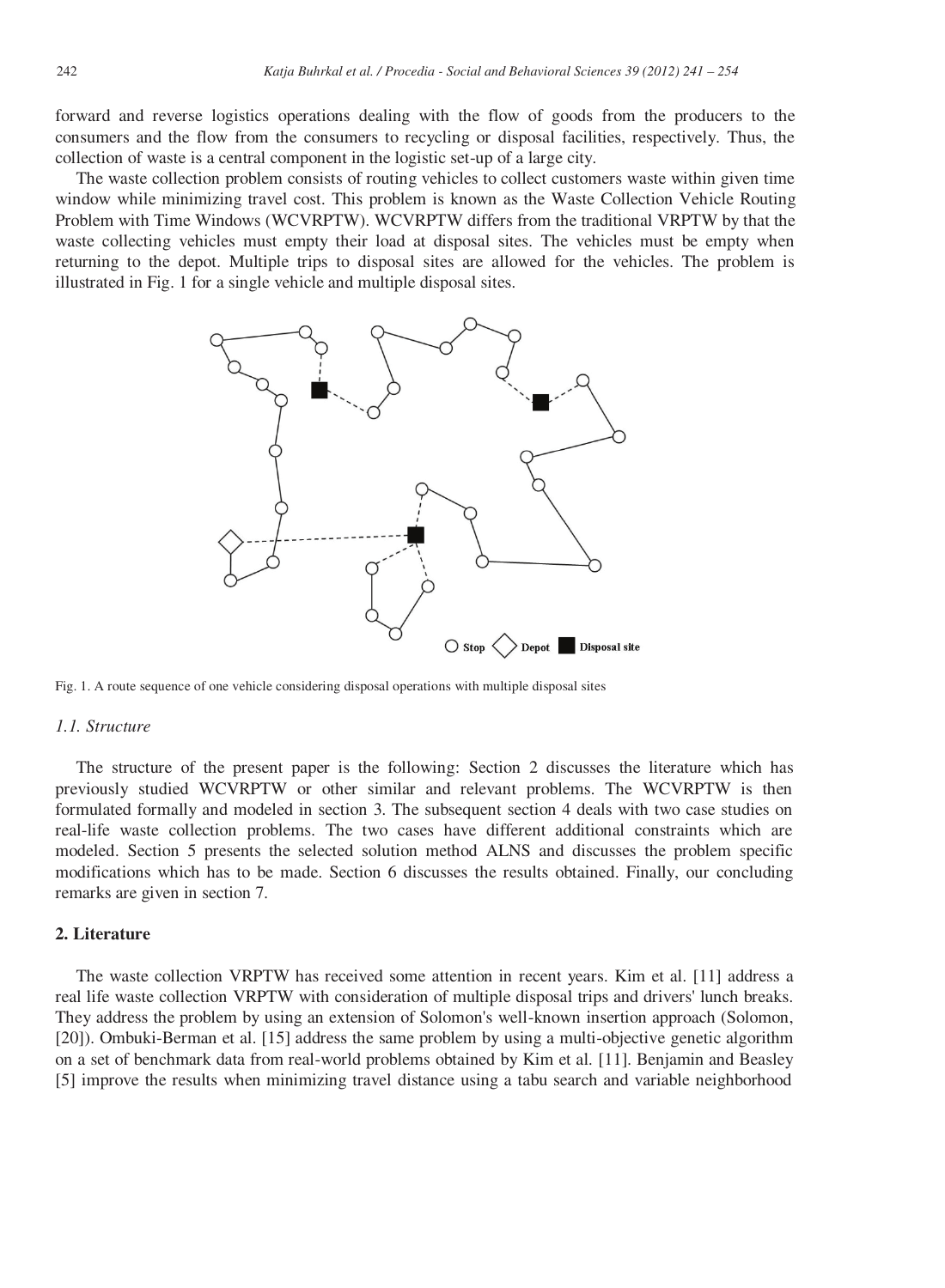search and a combination of these. A very similar problem, with only one disposal site, is addressed by Tung & Pinnoi [23], where they modify Solomon's insertion algorithm and apply it to a waste collection problem in Hanoi, Vietnam.

Teixeira et al. [22] apply a heuristic approach for a Periodic Vehicle Routing Problem (PVRP) for the separate collection of three types of waste: glass, paper, and plastic/metal. The approach has three phases: define a zone for each vehicle, define the waste type to collect on each day, and select the sites to visit and sequence them. Angelelli & Speranza [3] study the PVRP with intermediate facilities (PVRP-IF). When a vehicle visits an intermediate facility, its capacity will be renewed. They propose a tabu search algorithm for the problem which they apply for estimating the operating cost of different waste-collection systems. The main difference between their problem and ours is the time window constraints, which must be explicitly considered in our problem. Tabu search algorithms are also proposed by Crevier et al. [8] for the multi-depot vehicle routing problem with inter-depot routes, by Cordeau et al. [7] for the multi-depot PVRP, by Brandão & Mercer [6] for the multi-trip vehicle routing and scheduling problem, and by Alonso et al. [1] for the PVRP with multiple vehicle trips and accessibility restrictions. Alonso et al. refer to their problem as the site-dependent multi-trip PVRP (SDMTPVRP), which is very similar to our problem with the exception of the time window constraints. The time windows are considered by Brandão & Mercer along with different capacities of the vehicles and the drivers' working hours in addition to the other constraints. The vehicle routing problem with multiple trips is studied by Petch & Salhi [16]. Azi et al. [4] use adaptive large neighborhood search to solve a vehicle routing problem with multiple trips.

Nuortio et al. [14] present a guided variable neighborhood thresholding metaheuristic for the problem of optimizing the vehicle routes and schedules for collecting municipal solid waste in Eastern Finland. Solid waste collection is furthermore considered by Li et al. [12] for the City of Porto Alegre, Brazil. Their problem consists of designing daily truck schedules over a set of previously defined collection trips, on which the trucks collect solid waste in fixed routes and empty loads in one of several operational recycling facilities in the system. They use a heuristic approach to solve the problem.

### **3. Problem formulation**

In this section we formally define the WCVRPTW. The problem is defined on a graph  $G = (V, A)$ , where the set of nodes  $V = V^d \cup V^f \cup V^c$  consists of a depot  $V^d = \{0\}$ , *m* disposal sites  $V^f = \{1, ..., m\}$ , *n* customers  $V^c = \{m+1, ..., m+n\}$  and the set of arcs is  $A = \{(i,j) | i,j \in V, i \neq j\}$ . Let  $K = \{1, ..., k\}$ be the set of vehicles and let  $t_{ij}$  and  $c_{ij}$  be the travel time and cost associated with arc  $(i, j)$ , respectively. Each node  $i \in V$  has an associated service time  $s_i$  and time window  $[a_i, b_j]$  and we define  $q_i$  as the amount picked up at a customer  $i \in V^c$ . It is assumed that all vehicles have capacity *C*. The objective of the WCVRPTW is to find a set of routes for the vehicles, minimizing total travel cost and satisfying vehicle capacity, such that all customers are visited exactly once and within their time window.

In order to model the problem the depot is split in a start and an end depot  ${0,0'}.$  The problem can then be modelled using three types of variables:  $x_{i i l} \in \{0,1\}$  is one if and only if vehicle  $l \in K$  uses arc  $(i, j) \in A$ ,  $d_{ij}$  represents the accumulative demand at node  $i \in V$  for vehicle  $l \in K$  and  $w_{il}$  represents the start time of service at node  $i \in V$  for vehicle  $l \in K$ . A mathematical model for the WCVRPTW is:

$$
\min \sum_{(i,j)\in A} c_{ij} \sum_{l\in K} x_{ijl} \tag{1}
$$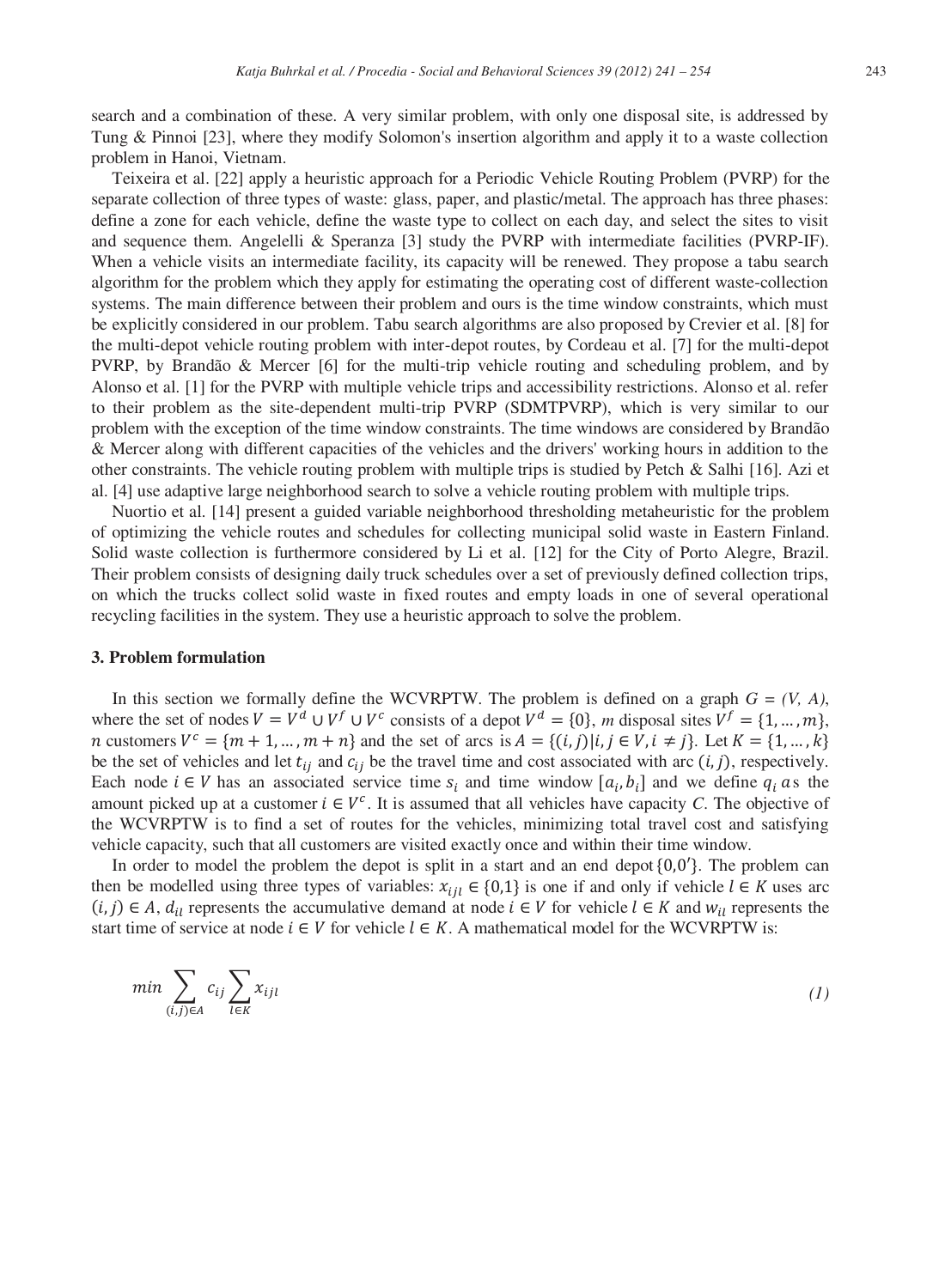$$
\sum_{j \in V} x_{0jl} = 1 \qquad \qquad \forall l \in K \tag{2}
$$

$$
\sum_{i \in V} x_{i0'l} = 1 \qquad \qquad \forall l \in K \tag{3}
$$

$$
\sum_{i \in V} \sum_{l \in K} x_{ijl} = 1 \qquad \qquad \forall j \in V_c \tag{4}
$$

$$
\sum_{i \in V} x_{ijl} = \sum_{i \in V} x_{jil} \qquad \qquad \forall j \in V_c \cup V_f, l \in K \qquad (5)
$$

$$
a_i \le w_{il} \le b_i \qquad \qquad \forall i \in V, l \in K \tag{6}
$$

$$
w_{il} + s_i + t_{ij} \le w_{jl} + (1 - x_{ijl})M \qquad \forall (i, j) \in A, l \in K
$$
 (7)

$$
\sum_{i \in \{0,0'\}} d_{il} = 0 \qquad \qquad \forall l \in K \tag{8}
$$

$$
d_{il} + q_i \le d_{jl} + (1 - x_{ijl})M \qquad \qquad \forall i \in V \setminus V_f, j \in V, l \in K \tag{9}
$$

$$
d_{il} \le C \qquad \qquad \forall i \in V, l \in K \tag{10}
$$

$$
d_{il} \ge 0 \qquad \qquad \forall i \in V, l \in K \tag{11}
$$

$$
x_{ijl} \in \{0,1\} \qquad \qquad \forall (i,j) \in A, l \in K \tag{12}
$$

The objective function (1) minimizes the travel cost under the restriction of the following constraints. All k vehicles must leave (2) and return (3) to the depot. Constraint (4) ensures that all customers are serviced exactly once. Inflow and outflow must be equal except for the depot nodes (5). Time windows and service time are covered by (6) and (7). The vehicles must be empty at the start of the routes and at the end of the routes when they return to the depot (8). Constraints (9) accumulate demand for all nodes except the disposal sites. Vehicle capacity is given by (10). Finally (11) and (12) imposes non-negativity and binary variables.

# **4. A case study on waste collection**

Even though waste collection can in general be modeled as WCVRPTW different requirements may exist in real-life. One case of a company from North America has previously been presented in the literature. In this section a case study of a Danish company is also presented. The driver time and rest legislation varies between these two case studies and therefore requires different lunch break and rest considerations. In this section the two cases are presented and changes to the model formulation are given.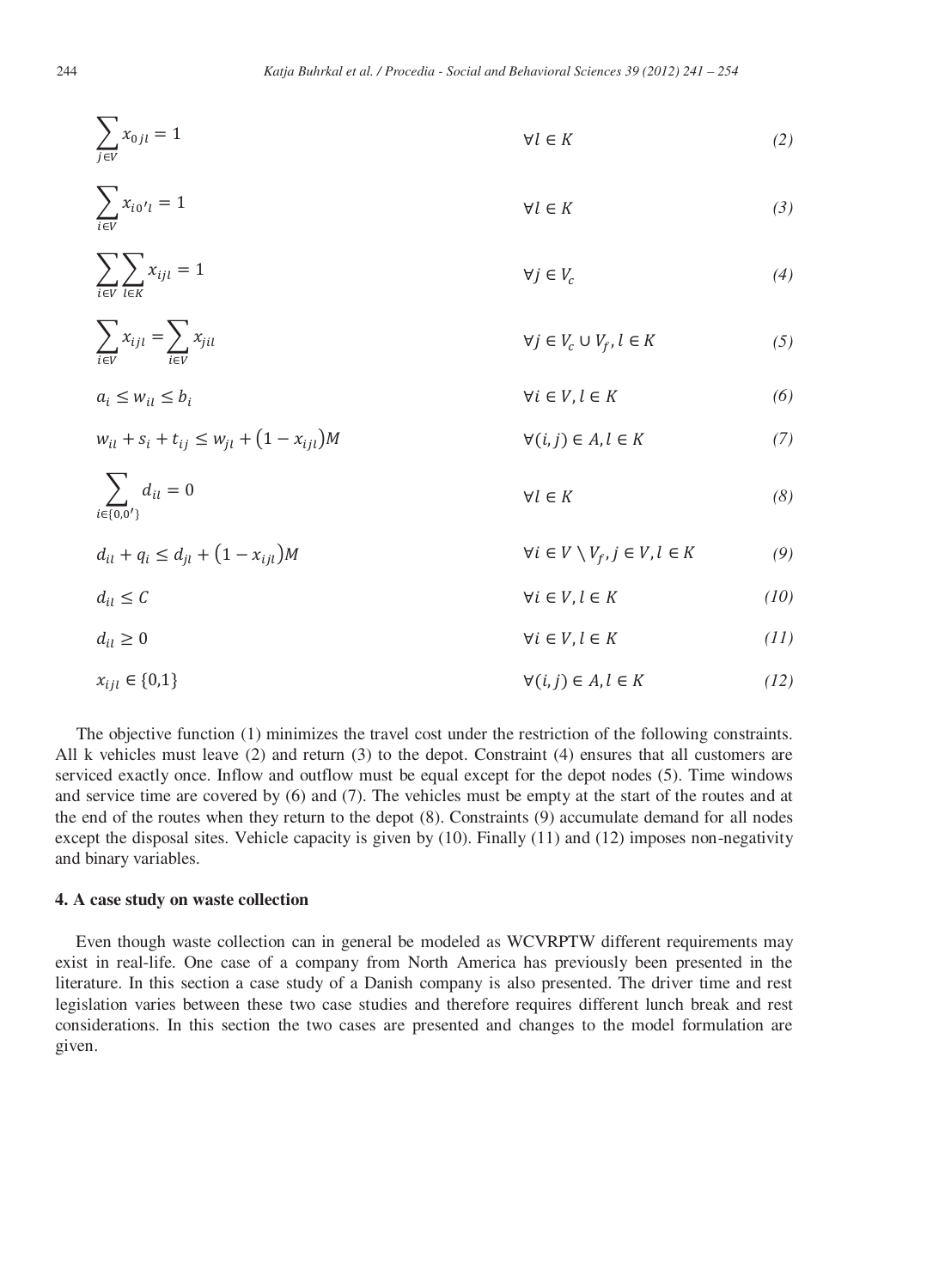# *4.1. The North American instances*

A real-life case of the WCVRPTW has previously been considered in the literature. In Kim et al. [11] the waste management company Waste Management, Inc. in North America is considered. Aside from the formulation of WCVRPTW given in this paper, three additional constraints are used. 1) A limit *S* on the number of customers to visit on each route, 2) a limit *R* on the total amount collected at customers for each route, which is a route capacity, and finally 3) a lunch break of duration  $s^u$  starting in the interval  $[a^u, b^u]$ . Constraint 1) and 2) can easily be added to the model formulation, whereas the lunch break is slightly more complicated. Since no specific lunch location is required, one can assume that the lunch break is taken somewhere between two stops *i* and *j*. There is thus no additional travel cost for the lunch break. The lunch break u can now be at three different positions (see figure 2): 1) after servicing node *i*, 2) between traveling from node *i* and *j* or 3) before servicing node *j*. Note it is normally assumed that service cannot be discontinued.



Fig. 2. Possible lunch positions

In order to model the lunch break two new variables are defined. A new binary variable  $y_{iil}$  indicates whether lunch was taken between visiting node *i* and *j* by vehicle *k*. A continuous variable  $r<sub>l</sub>$  gives the ratio of the driving done between previous and next stop when vehicle *l* take a lunch break.

$$
\sum_{(i,j)\in A} y_{ijl} = 1 \tag{13}
$$

$$
y_{ijl} \le x_{ijl} \qquad \qquad \forall (i,j) \in A, l \in K \tag{14}
$$

$$
w_{il} + s_i + y_{ijl} s^{u} + t_{ij} \le w_{jl} + (1 - x_{ijl})M \qquad \forall (i, j) \in A, l \in K
$$
 (15)

$$
a^{u} + s^{u} + t_{ij}(1 - r_{l}) \le w_{jl} + (1 - y_{ijl})M \qquad \forall (i, j) \in A, l \in K
$$
 (16)

$$
w_{il} + s_i + t_{ij}r_l \le b^u + (1 - y_{ijl})M \qquad \qquad \forall (i, j) \in A, l \in K \tag{17}
$$

$$
\sum_{i \in V} \sum_{j \in V^c} x_{ijl} \le S \tag{18}
$$

$$
\sum_{i \in V^f} d_{il} \le R \tag{19}
$$

$$
0 \le r_l \le 1 \tag{20}
$$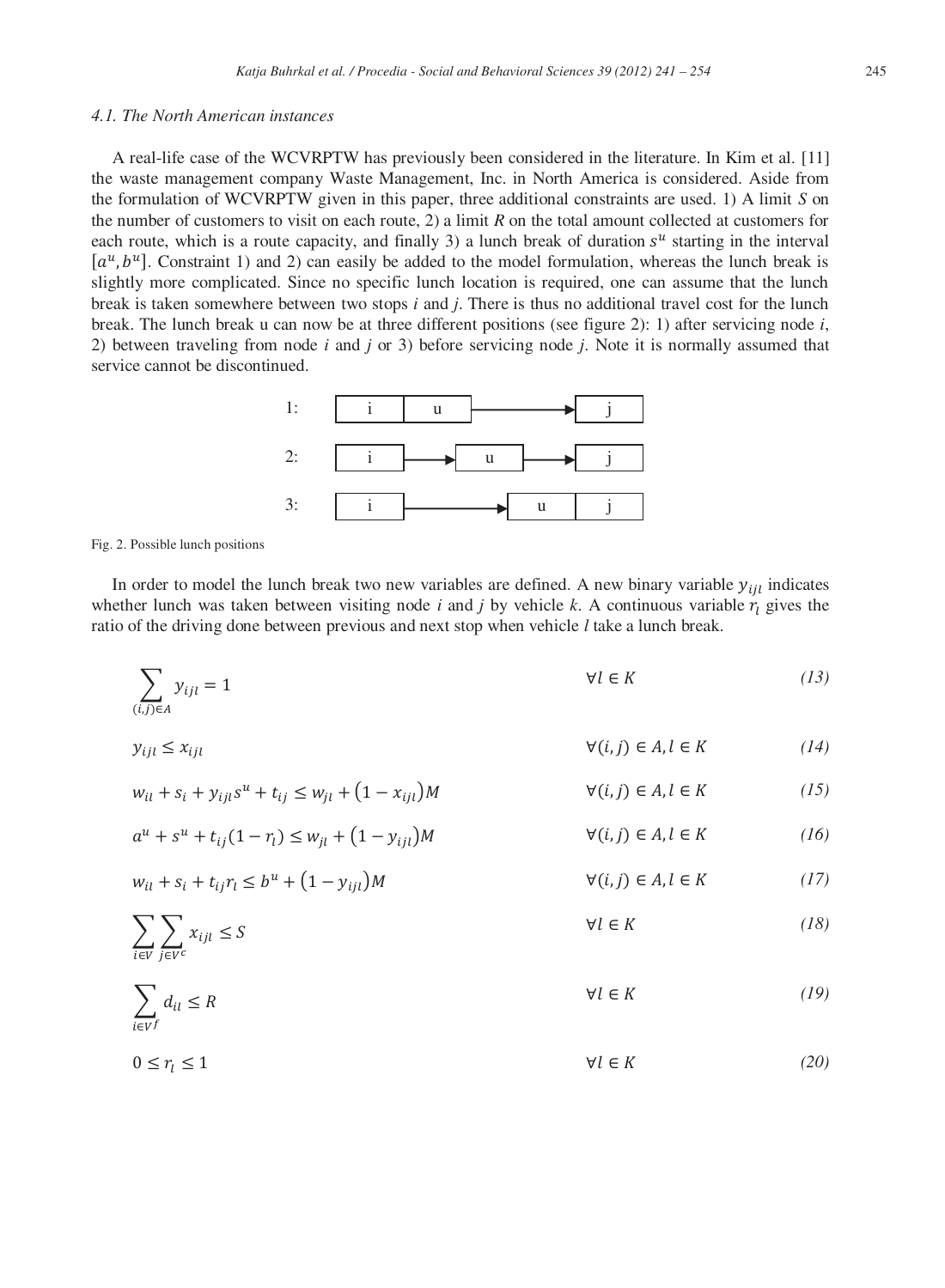$$
y_{ijl} \in \{0,1\} \qquad \qquad \forall i,j \in V, l \in K \tag{21}
$$

Each vehicle must take exactly one lunch break (13). Constraints (14) ensure that a lunch can only be between two nodes  $i$  and  $j$  if they are connected. The time window constraints (7) are modified to (15), which ensures that the lunch duration is taken into account. Constraints (16) and (17) ensure that the lunch break takes place within its time window. The number of customers serviced is limited in (18) and the route amount in (19). The ratio must be between zero and one (20). Finally the lunch variable must be binary (21).

In the implementation we have chosen to only allow lunch breaks directly after servicing a node. That is  $r_l = 0$ .

#### *4.2. The Danish instances*

The present work is carried out in cooperation with a medium sized waste collection company Henrik Tofteng A/S (HT) located in the Greater Copenhagen area of Denmark. HT serves trade clients and public institutions in the Greater Copenhagen area and has around 50 employees including 35 drivers and 3 dispatchers. The main focus of the company is collection, sorting and disposal of all types of waste except residential waste collection. Secondary, HT performs transport of specific goods for building purposes which require cranes and tippers. HT owns a fleet of 30-35 vehicles of the following types; container trucks, lift trucks, waste collection trucks and a special truck for washing the containers.

In this case study, we are considering the problem involving the waste collection trucks. There are a total of 12 waste collection trucks of which 2 of these are used as reserve vehicles. The waste collection trucks have between 20-50 visits per day per vehicle. Furthermore, the trucks have different capacities which constrain the number of customers they can serve before they have to be emptied at waste disposal sites.

The HT-case also contains certain differences to the WCVRPTW formulation. The vehicles are heterogonous. They may have different start and end locations since drivers often start and end their day at home and only some at the depot. They currently start and end their day at their own choice. They start roughly between 4 and 6 a.m. in the morning with a workday of around 7-9 hours. Some of the vehicles carry keys to specific customer locations that can currently only be serviced by these vehicles.

The company must adhere to the European Union's regulations stipulating the rules for drivers' working and rest hours. The daily driving time must not exceed 9 hours. Since the workday at the company should be less than 9 hours this rule is trivial. At most 4½ hours of driving is allowed before a break of 45 minutes must be taken. The break can be split in two periods of minimum 15 and 30 minutes and the second break should be at least 30 minutes. After the 45 minute break the "clock time" with respect to the 4½ hour limit is restarted. The rules only consider the time spent driving and not the time spent at each stop. Additional rules exist on a weekly and fortnightly basis. Since waste collection consists of multiple stops of about 3-10 minutes the driving time during a day is often between 3-6 hours. Thus, the rules considering longer periods are rarely relevant and we will not consider these. Since the daily driving time might be less than 4½ hours company policy dictate that a 30 minute lunch break should as a minimum be held during the day.

In order to model the HT-case some simplifications have been made. In this paper only homogenous vehicles are considered. Thus, all vehicles start and end at the depot and depot start and end time is used to limit the working day. The driver rest time has been simplified to two parts: 1) a *rest break* always consists of 45 minutes after maximum 4½ hours driving. After the break the counter is restarted. 2) A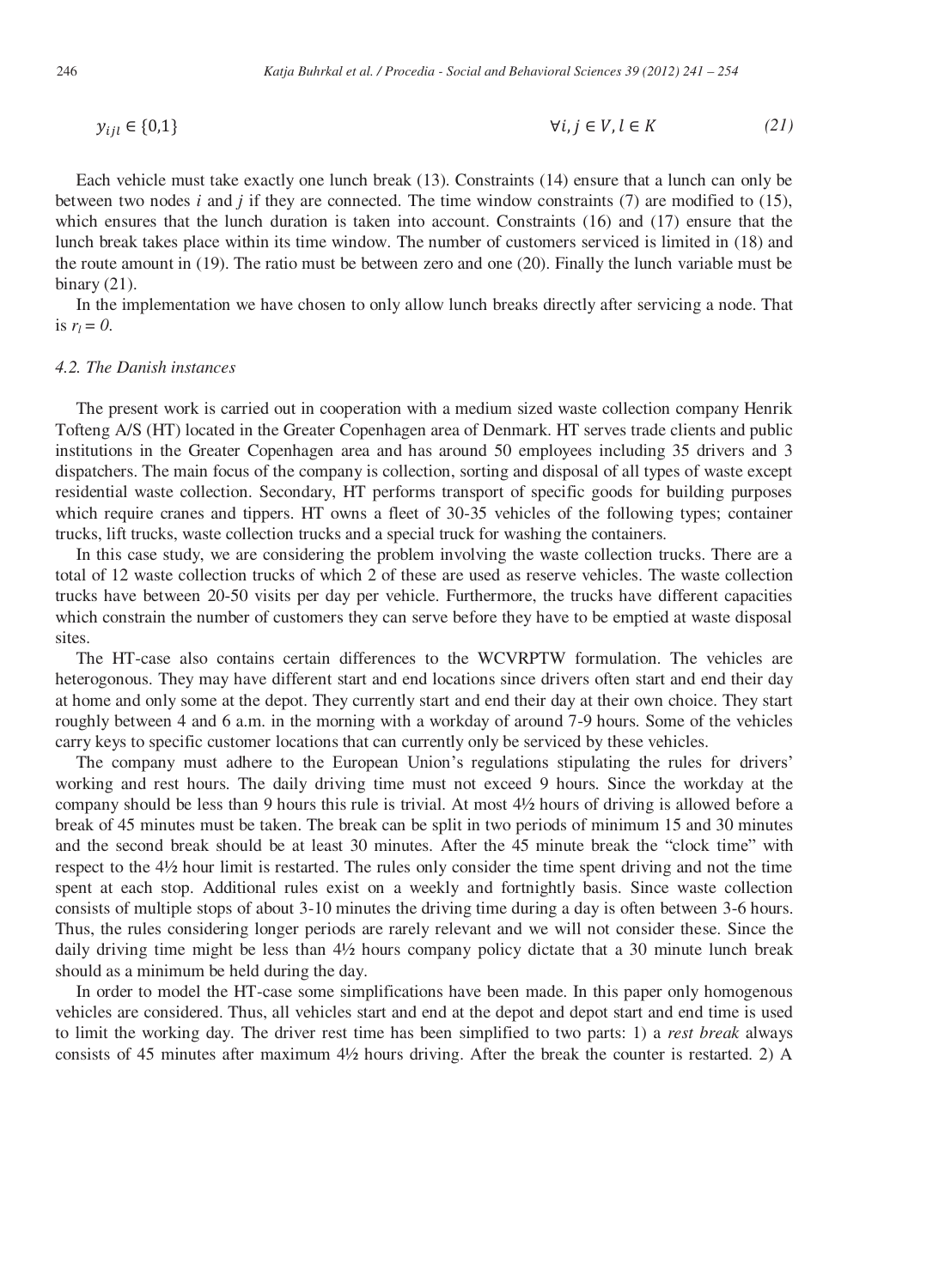*lunch break* of minimum 30 minutes must be held once during the day. If a rest break is taken the lunch break is considered covered.

Two new parameters and variables are defined. The duration of a rest break is  $s<sup>r</sup>$  and binary variable  $z_{ijl}$  indicate if a rest break is taken between *i* and *j*. The driving time limit is g and  $h_{il}$  is a continuous variable for the current driving duration at node  $i$  of vehicle  $k$ .

$$
\sum_{(i,j)\in A} (y_{ijl} + z_{ijl}) \ge 1
$$
\n
$$
\forall l \in K
$$
\n(22)

$$
y_{ijl} + z_{ijl} \le x_{ijl} \tag{23}
$$

$$
w_{il} + s_i + z_{ijl} s^r + y_{ijl} s^u + t_{ij} \le w_{jl} + (1 - x_{ijl})M \qquad \forall (i, j) \in A, l \in K
$$
 (24)

$$
h_{il} + t_{ij} \le h_{jl} + (1 - x_{ijl} + z_{ijl})M \qquad \qquad \forall (i, j) \in A, l \in K \tag{25}
$$

$$
t_{ij}(1-\eta) \le h_{jl} + (1-z_{ijl})M \qquad \qquad \forall (i,j) \in A, l \in K \tag{26}
$$

$$
h_{jl} \le g \qquad \qquad \forall (i,j) \in A, l \in K \tag{27}
$$

$$
h_{il} + t_{ij}r_l \le g + (1 - z_{ijl})M \qquad \qquad \forall (i, j) \in A, l \in K \tag{28}
$$

$$
0 \le r_l \le 1 \tag{29}
$$

$$
y_{ijl} \in \{0,1\} \qquad \qquad \forall (i,j) \in A, l \in K \tag{30}
$$

$$
z_{ijl} \in \{0,1\} \qquad \qquad \forall (i,j) \in A, l \in K \tag{31}
$$

Constraints (22) state that all vehicles must take at least one break. A break can only be between two nodes  $i$  and  $j$  if they are connected (23). The time window constraints (7) are modified to (24), which ensures that both possible break durations are taken into account. The driving duration is maintained by (25) unless a rest break is taken. The starting and ending driving duration after and before a rest break is limited by (26), (27) and (28). The ratio must be between zero and one (29). Finally the break variables must be binary in (30) and (31).

Similar to the North American case, the implementation assumes  $r_l = 0$ . From a modeling point of view (28) then becomes trivial due to (27). We also assume only one break for each vehicle, i.e. (22) has equality sign. This is due to the company's own policy.

### **5. Solution methods**

The WCVRPTW is a hard problem. It is therefore natural to use a heuristic to solve the problem, as it has been done in (Kim et al., [11]; Ombuki-Berman et al., [15]; Benjamin and Beasley, [5]). We propose to solve the problem using an adaptive large neighborhood search (ALNS) metaheuristic which will be described below, see also (Ropke and Pisinger [17] and [18]). The ALNS heuristic needs an initial solution; this is constructed using the greedy algorithm proposed by Benjamin and Beasley [5] which is described next.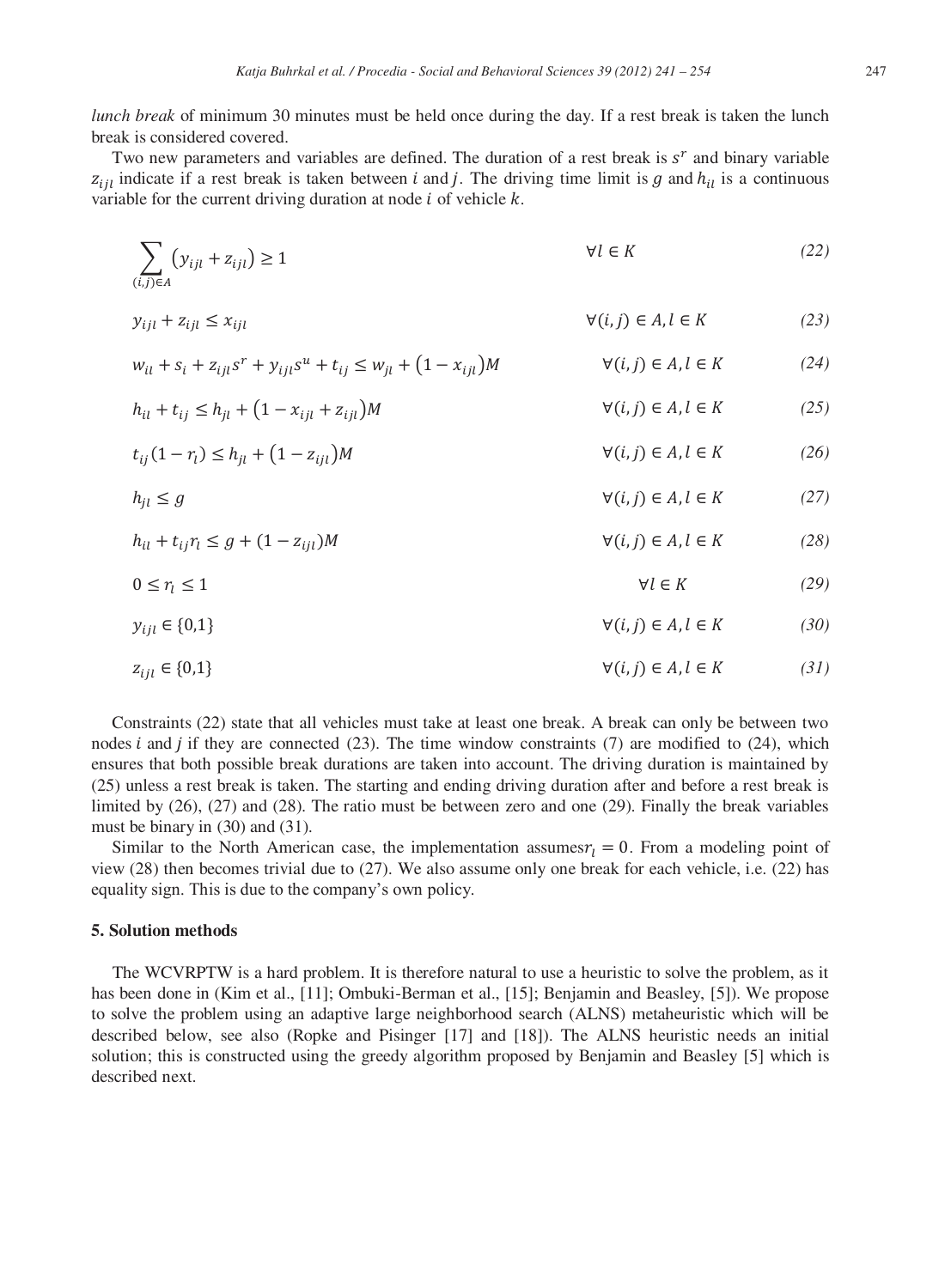#### *5.1. Benjamin and Beasley greedy heuristic*

The Benjamin and Beasley heuristic builds one route at a time and attempts to limit waiting time at customers. It does so by avoiding visiting customers if the visit would incur a waiting time and another customer could be visited without waiting time. The algorithm can be summarized as follows:

- 1. Open a new vehicle route
- 2. Insert lunch break if it has not been done yet and the current time is within the lunch break time window.
- 3. Visit nearest feasible customer that can be serviced without waiting time. Repeat steps 2-3 until no customer found or vehicle near full and close to disposal site\*.
- 4. If vehicle is non-empty visit nearest open feasible disposal site.
- 5. If possible, advance current time until a customer can be reached within its time window or lunch break can be had (if not done yet), go to step 2. If no more customers can be inserted and non-served customers exist, go to step 1.

\*) if the vehicle uses at least 80% of the capacity and the disposal site is closer than the customer considered.

#### *5.2. Adaptive large neighborhood search heuristic*

The ALNS heuristic framework was proposed by Ropke and Pisinger [18] and build upon the large neighborhood search (LNS) heuristic proposed by Shaw [19]. Like many other metaheuristics it takes an initial solution as input and attempts to improve upon it through neighborhood search. What sets ALNS and LNS apart from many other metaheuristics is that it searches a very large neighborhood and thereby can make major changes to the current solution in a single step. The neighborhood that ALNS employs is defined implicitly through so called *destroy* and *repair* methods. To get from one solution to the next ALNS first destroys part of the solution and then repairs the partial solution to restore a full solution which most likely will be different from the starting point. For a vehicle routing problem a natural way of destroying a solution is to remove a number of customers from the solution and subsequently let the repair method reintroduce these customers into the solution. This is illustrated in Figure 3a-c. In Figure 4a the current solution with four routes is shown, in Fig. 3b we show the partial solution resulting from the destroy operation that removed 6 customers (large vertexes) and in Figure 3c we show the solution after the repair operation that reinserted the 6 customers.

What sets ALNS and LNS apart is that while LNS uses one destroy and one repair method the ALNS can employ several destroy and repair methods and chooses between them based on their past performance. An ALNS heuristic can be described in pseudo code as follows  $(x$  is the current solution,  $x'$  is a temporary solution and  $x^b$  is the best solution encountered).

- 1. Input: initial solution x, set of destroy methods  $\Omega^{-}$ , set of repair methods  $\Omega^{+}$ .
- 2.  $x^b = x$
- 3. Repeat step a to g until stop-criterion met:
	- a.  $x' = x$
	- b. Choose a destroy and repair method from  $\Omega$ <sup>-</sup> and  $\Omega$ <sup>+</sup>, respectively.
	- c. Destroy  $\chi'$
	- d. Repair  $x'$
	- e. if  $x'$  is accepted then set  $x = x'$
	- f. if  $x'$  is better than  $x^b$  then set  $x^b = x'$
	- g. Update information about performance of destroy and repair methods.
- 4. Return  $x^b$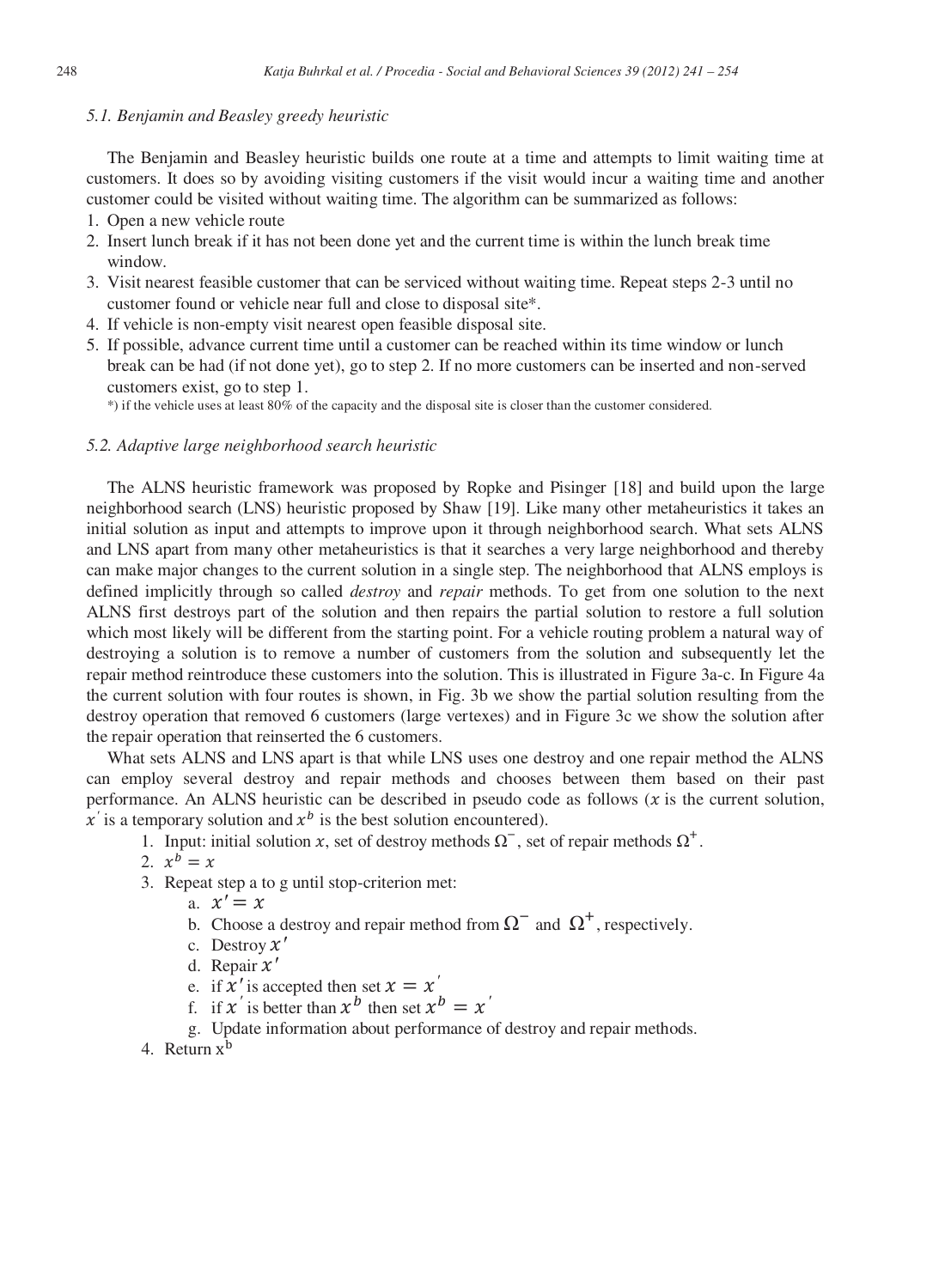

Fig. 3. (a) current solution; (b) partial solution after destroy; (c) new solution after repair

In step 3.e we choose whether or not a temporary solution should be accepted or not. This is done using a simulated annealing acceptance criteria (see e.g. Nikolaev and Jacobson [13]), this means that an improving solution always is accepted and a worse solution is accepted with probability  $e^{(f(x)-f(x))/T}$ where  $f(.)$  is the objective evaluation and T is the temperature that slowly decreases as the search goes on (meaning that most solutions are accepted early on while only small deteriorations are accepted towards the end of the search). In step 3.b we choose a destroy and repair method to use in the current iteration. This is done using a roulette wheel principle: a destroy method  $i \in \Omega$ <sup>-</sup> is chosen with probability;

$$
p_i = \frac{w_i}{\sum_{j \in \Omega} - w_j},\tag{32}
$$

where  $w_i$  is a weight associated with method *i*.

The weights are updated dynamically during the search based on the performance of the method (e.g. when a method contributes to a solution that is accepted the weight is increased). The repair methods are chosen in the same way.

### *5.3. Destroy and repair methods*

In this work we use six destroy methods. The first three are adapted from Ropke and Pisinger [18]: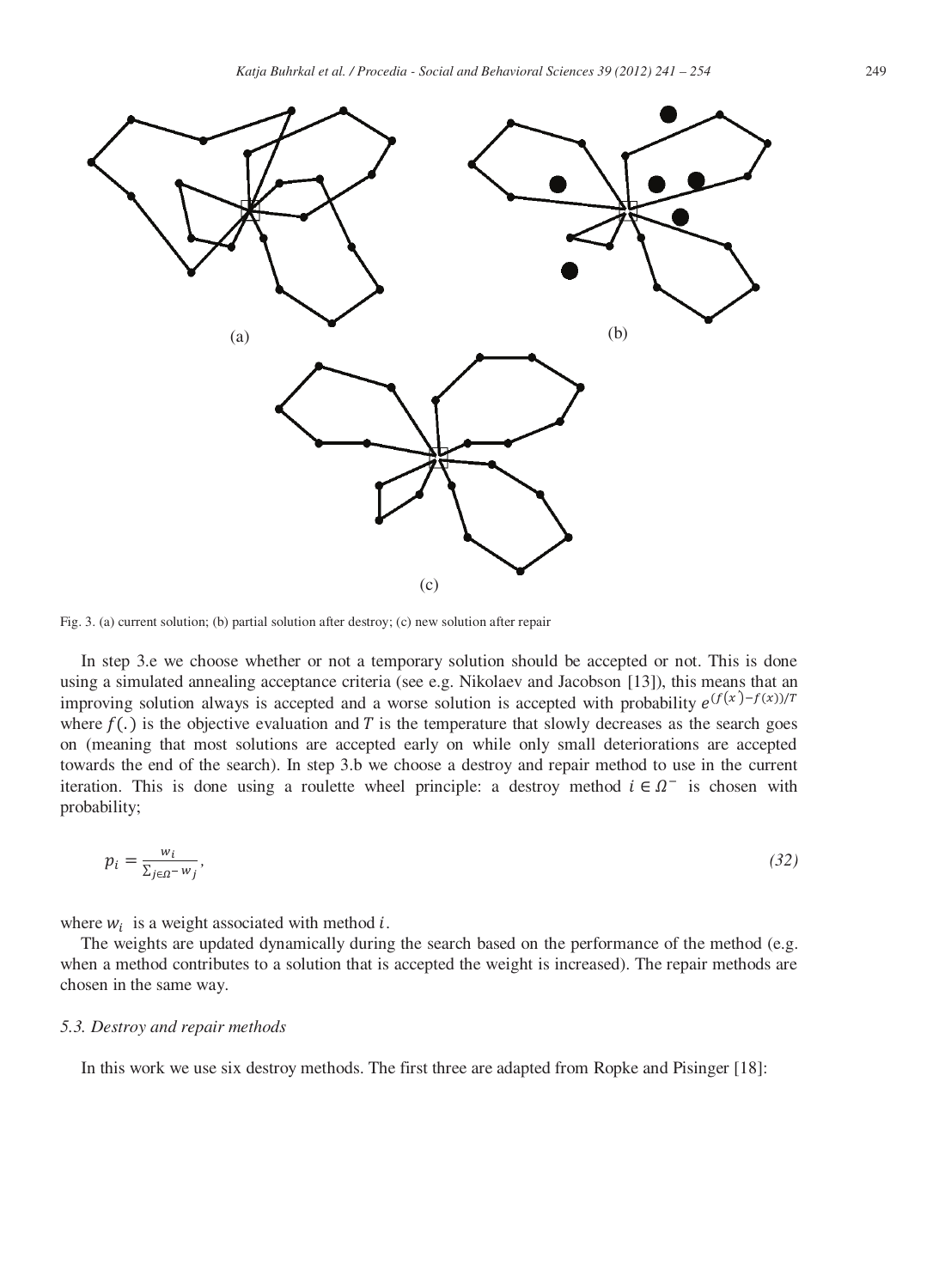- *Random remove*. Randomly removes *p* customers from the solution.
- *Worst remove*. Iteratively removes the worst customer from the solution *p* times. The worst customer is defined to be the customer whose removal improves the solution the most.
- *Related remove*. Randomly selects one customer for removal. Randomly selects one of the so far removed customers and removes a similar customer. This is repeated until *p* customers are removed.

These destroy methods only removes customers, not the lunch-break or the disposal visits. While removing the customers we take care that the solution is kept feasibly at all times. The vehicles always start and end at the depot and the lunch break should always be present. The point at which the lunch break and disposal sites are visited may vary by the changes to the customers before and after. However, the number and choice of which disposal sites to visits will remain the same as in the initial solution unless some destroy methods are made to handle this. Thus, three different disposal site destroy methods have been created to allow the heuristic to investigate the entire solution space:

- *Delete disposal.* Randomly selects one disposal for removal. Removes customers directly before and after visit until sufficient load is removed from vehicle to make solution feasible. Note only disposal visits on routes with more than one disposal site can be feasibly removed otherwise the route is closed.
- *Swap disposal*. Randomly selects a disposal visit in solution and an alternative disposal site. Since the disposal site might be further away or have different time windows, customers previous to disposal visit might need to be removed before time windows allows for feasible switch of disposal sites.
- *Insert disposal.* Randomly picks a route and a disposal site and inserts additional disposal visit at the end of route, removing the latest customers to make route feasible.

The following repair moves are used to insert all removed customers into the solution again (further described in Ropke and Pisinger [18]):

- Greedy insert. Iteratively inserts the customers that increases the distance the least in the cheapest possible position in the cheapest possible route.
- *Regret-p insert.* Calculates the cost of the best insertion of each customer into each route. If one or more customers can be inserted in less than  $p$  routes then let  $S$  be the set of customers that can be inserted in fewest routes, otherwise  $S$  is the set of all customers. The algorithm inserts the customer from S with the greatest difference in cost between the cheapest route and the *p*'th cheapest route. Ties are broken by selecting the customer from  $S$  with the lowest insertion cost.

Regret-*p* insert is implemented with  $p = \{2,3,k\}$ , where *k* is the number of routes in the solution. If no insertion is possible for a customer it is added to a list of unvisited customers with a penalty of *2M*, where *M* is the longest distance between two nodes.

#### *5.4. Clustering*

For some of the instances tested there exist customers  $i$  and  $j$  with the same location and time window. It is then cost free to service such two customers directly after each other by the same vehicle. However, due to time windows and capacity it might not be done in the optimal solution. Merging such similar customers into "super customers" does thus not guarantee optimality, but will reduce the number of customers and thus the solution space. Since such customer pairs will most likely be serviced directly after each other by the same vehicle, we have implemented a clustering routine. Customer  $i$  and  $j$  is replaced by  $i'$  if  $c_{ij} = 0$ ,  $t_{ij} = 0$ ,  $a_i = a_j$  and  $b_i = b_j$ . The new customer  $i'$  have the information:  $c_{i'_q} = c_{iq} \forall q \in V, t_{i'_q} = t_{iq} \forall q \in V, a_{i'_q} = a_i, b_{i'_q} = b_i - \min(s_i, s_j)$  and  $s_{i'_q} = s_i + s_j$ . The ALNS is tested both with and without clustering.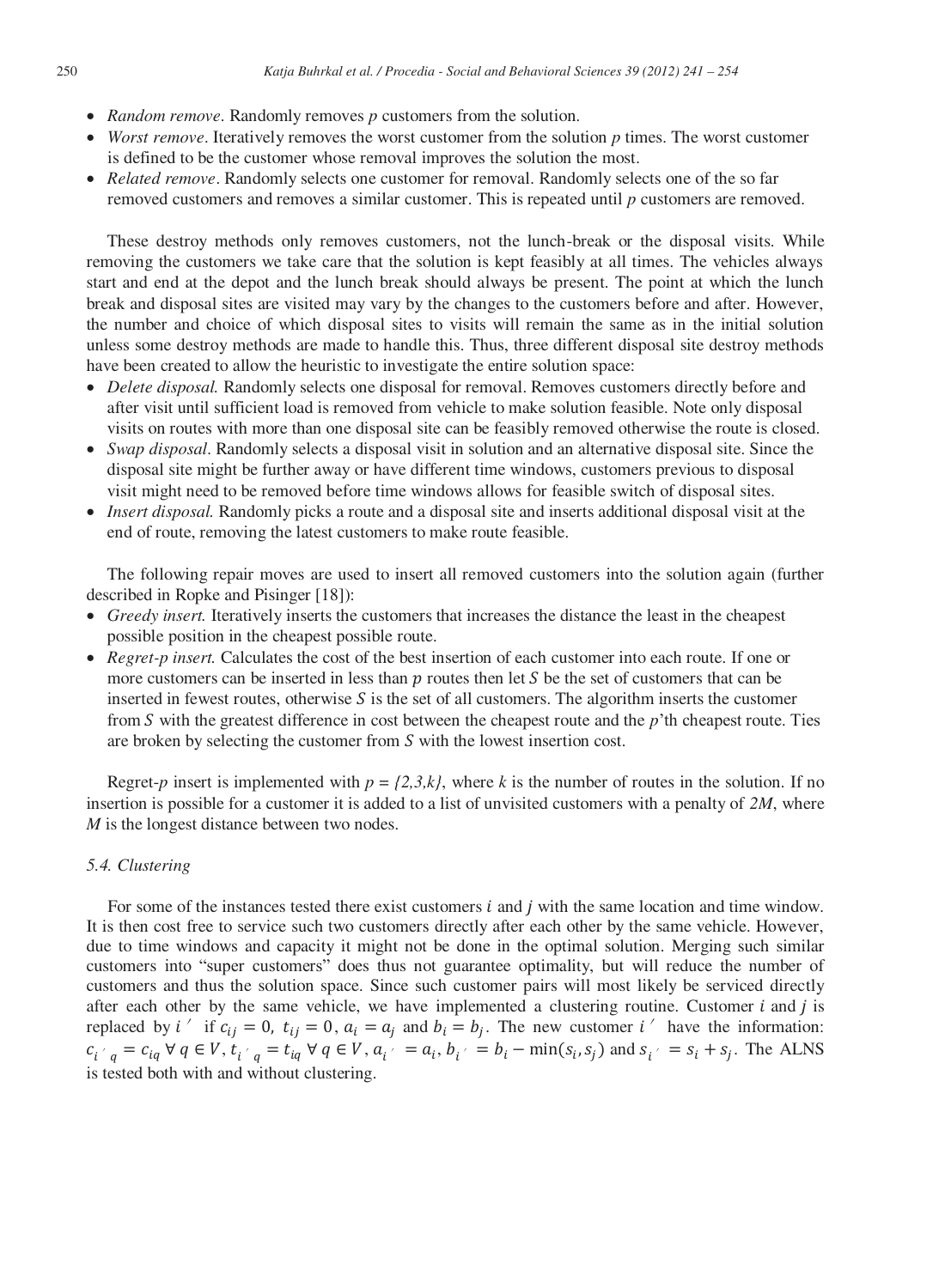#### **6. Computational results**

In this section we test the ALNS heuristic on two data sets. The first data set was proposed by Kim *et al*. [11]. At http://www.postech.ac.kr/lab/ie/logistics/WCVRPTW\_Problem/benchmark.html the instances can be found. The data set contains ten instances ranging from medium sized instances with 99 customers to large scale instances with 2092 customers.

| Size                 | Benjamin and Beasley<br>(2010) |          |                |    |            |             |      |                |                 |             |
|----------------------|--------------------------------|----------|----------------|----|------------|-------------|------|----------------|-----------------|-------------|
| (Cust.<br>disposals) | $\bf k$                        | Distance | Time           | k  | Non<br>avg | Non<br>best | Cu.  | Cluster<br>avg | Cluster<br>best | Improvement |
| (99, 2)              | 3                              | 183.5    | $\overline{2}$ | 3  | 176.03     | 174.5       | 83   | 176.6          | 174.5           | 5%          |
| (275, 1)             | 3                              | 464.5    | 8              | 3  | 455.7      | 447.6       | 265  | 456.4          | 450.7           | $4\%$       |
| (330, 4)             | 6                              | 204.5    | 10             | 6  | 196.49     | 182.1       | 317  | 190.7          | 182.4           | $11\%$      |
| (442, 1)             | 11                             | 89.1     | 18             | 11 | 78.998     | 78.3        | 442  | 79.2           | 78.6            | 12%         |
| (784, 19)            | 5                              | 725.6    | 72             | 5  | 650.65     | 604.1       | 592  | 647.8          | 586.2           | 19%         |
| (1048, 2)            | 17                             | 2250.5   | 116            | 17 | 2387.7     | 2325.7      | 1008 | 2370.5         | 2295.2          | $-2\%$      |
| (1347, 3)            | 8                              | 915.1    | 105            | 8  | 891.17     | 871.9       | 532  | 850.9          | 828.1           | $10\%$      |
| (1596, 2)            | 13                             | 1364.7   | 252            | 13 | 1385.3     | 1337.5      | 867  | 1230.6         | 1170.2          | 14%         |
| (1927, 4)            | 16                             | 1262.8   | 285            | 16 | 1192.2     | 1162.5      | 1855 | 1180.9         | 1128.7          | $11\%$      |
| (2092, 7)            | 16                             | 1749.0   | 266            | 17 | 1916.8     | 1818.9      | 1869 | 1650.8         | 1594.2          | $9\%$       |

Table 1. Real-life instances provide by Kim *et al* [11]

The ALNS heuristic has been used with the parameters suggested in Ropke and Pisinger [18]. ALNS was coded with C# and run on a 2.67 GHz PC (Intel® Core<sup>TM</sup> i7) with 8.00 GB memory. In Table 1 we compare the results produced by ALNS with those reported by Benjamin and Beasley [5]. ALNS has been run ten times for each instance both with and without the clustering version of the algorithm, using the same computation time as used by Benjamin and Beasley [5]. The result can be seen in Table 1. The number of vehicles is the same, except for one additional for the largest instance and the third to last for clustered customers. The reduced number of customers after clustering can be seen in the fourth to last column. The average and best results are shown for both non-clustered and clustered customers. ALNS provides in general better results within the same time as Benjamin and Beasley's variable neighborhood and tabu search combination. Clustering customers improves the results for the larger instances. For the smaller instance results are comparable. Finally Table 1 shows average improvements of 9% from the previous know best results to the best result with ALNS.

In addition to the benchmark instances a new real-life case of Tofteng A/S is considered. Since no time criterion is given, ALNS runs for 200 iterations after the last best global solution was found. The case consists of 8 vehicles, 3 disposals and 228 customers. The company's solution to the problem is known. The time and distance information used in the optimization are calculated from a digital road network. Demand and time windows are unknown, but service time is known. All demands are set to one and capacity to the largest capacity on any route, 40. We have created three scenarios with varying time window width. We consider 2, 4 and 8 hour time windows, all centered around the actual visit time.

The first experiment, summarized in Table 2, attempts to improve upon the routes proposed by the company by simply reordering the visits in the routes using the ALNS heuristic. The first column reports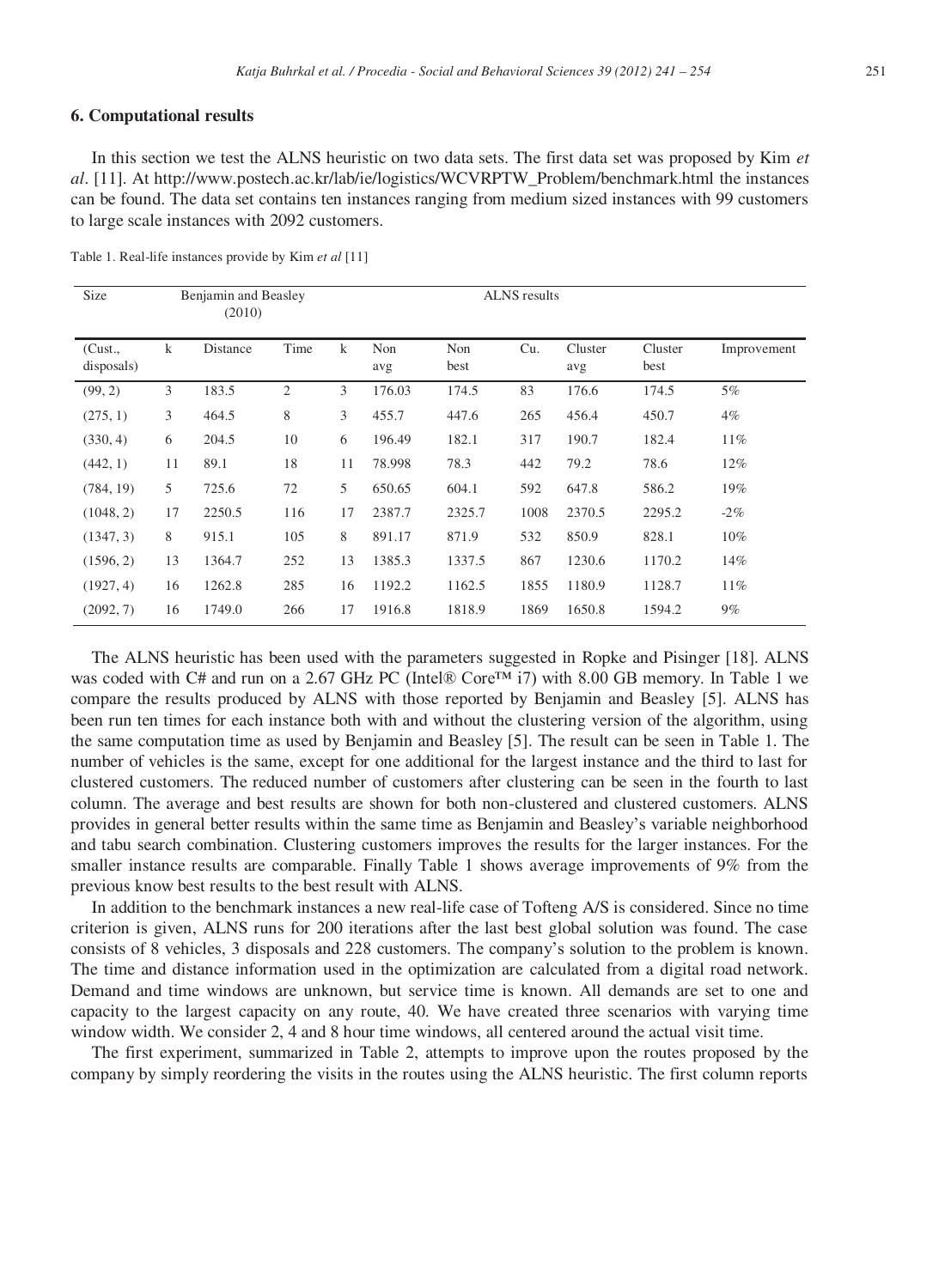the route number, the second the distance driven on that route in the solution provided by the company. The last 6 columns report the ALNS solutions for each of the three time window scenarios. The distance column report the distance obtained by the heuristic and the  $\Delta$  column shows the improvement over the company's route. The last row summarizes the results. It is clear that ALNS is able to significantly improve upon the company's solution even when keeping the customer-vehicle assignment fixed. Wider time windows provide slightly bigger improvements, especially for route 6-8. The company would benefit on average 8-13% improvement on the routes alone.

| Table 2. Real-life instances provided by Tofteng A/S |  |  |  |
|------------------------------------------------------|--|--|--|
|------------------------------------------------------|--|--|--|

|                |         |          | ALNS results |              |          |     |            |     |  |
|----------------|---------|----------|--------------|--------------|----------|-----|------------|-----|--|
|                |         | Company  | $\pm$ 1 hour | $\pm$ 2 hour |          |     | $±$ 4 hour |     |  |
| Route          | # Stops | Distance | Distance     | Δ            | Distance | Δ   | Distance   | Δ   |  |
| 1              | 36      | 214      | 199          | 7%           | 197      | 8%  | 197        | 8%  |  |
| $\overline{2}$ | 37      | 38       | 30           | 21%          | 29       | 23% | 27         | 28% |  |
| 3              | 26      | 167      | 151          | 10%          | 151      | 10% | 147        | 12% |  |
| $\overline{4}$ | 40      | 79       | 73           | 7%           | 67       | 14% | 65         | 18% |  |
| 5              | 14      | 42       | 38           | 9%           | 38       | 9%  | 38         | 9%  |  |
| 6              | 26      | 67       | 64           | $4\%$        | 63       | 5%  | 59         | 12% |  |
| 7              | 22      | 65       | 59           | 8%           | 57       | 12% | 52         | 20% |  |
| 8              | 39      | 71       | 68           | $4\%$        | 65       | 9%  | 59         | 17% |  |
| Sum            |         | 741      | 682          | 8%           | 666      | 10% | 642        | 13% |  |

In Table 3 we summarize the results obtained when allowing ALNS to solve the entire WCVRPTW on the company's data. Both the company's own solution and the improved routes are used as an initial solution. ALNS is run ten times for each time window scenario and the best and average solution values provided. The reduction from local route optimization to optimizing globally is considerably. There is a small improvement in the solution quality with a better starting solution and wider time windows allows for larger improvements, from approx. 30% to 45%. Overall using ALNS on the complete waste collection problem gives substantial improvement over sub-optimizing the routes. As we are minimizing driven distance similar reductions (in rough numbers) also applies to fuel consumption and CO2 emissions.

Table 3. Real-life instances provide by Tofteng A/S

|                      |             |            | $\pm 1$ hour    |     | $\pm 2$ hour |     | $\pm 4$ hour    |     |
|----------------------|-------------|------------|-----------------|-----|--------------|-----|-----------------|-----|
| Starting solution    | Route       | Start dist | <b>Distance</b> | Δ   | Distance     | Δ   | <b>Distance</b> | Δ   |
| Company              | Avg         | 741        | 502             | 32% | 466          | 37% | 409             | 45% |
|                      | <b>Best</b> | 741        | 456             | 39% | 451          | 39% | 376             | 49% |
| Pre-optimized routes | Avg         | 682        | 486             | 29% | 453          | 34% | 417             | 39% |
|                      | <b>Best</b> | 682        | 457             | 33% | 430          | 37% | 382             | 44% |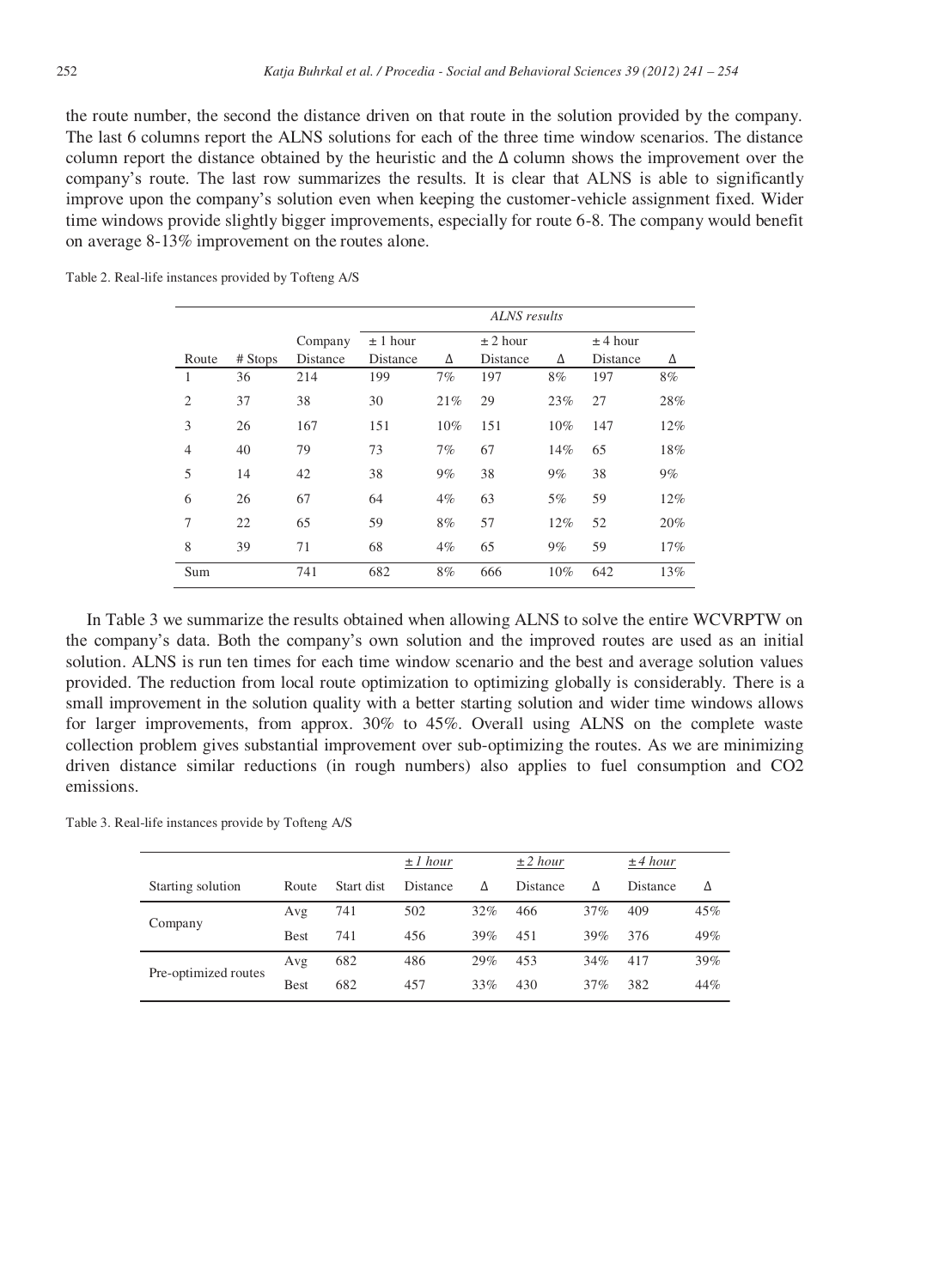## **7. Conclusion**

In this paper we consider the Waste Collection VRPTW. Two different real-lift cases are considered. The two cases have different requirements. Especially the lunch and rest break is complicated. A mathematical modelling formulation is given both for the general WCVRPTW and for the two cases.

The WCVRPTW has been solved using the meta-heuristic Adaptive Large Neighbourhood Search. The method shows improved results for benchmark instances. A new real-life case has been tested and considerable improvements were achieved.

#### **Acknowledgements**

This work was supported by the Danish Research Council under the Innovation Consortium program and part of the project entitled "Intelligent Freight Transportation Systems".

#### **References**

- [1] Alonso F, Alvarez MJ, Beasley JE. A tabu search algorithm for the periodic vehicle routing problem with multiple vehicle trips and accessibility restrictions. *Journal of the Operational Research Society* 2008; 59: 963-976.
- [2] Angelelli E, Speranza MG. The application of a vehicle routing model to a waste-collection problem: two case studies. *Journal of the Operational Research Societyi* 2002a; 53: 944-952.
- [3] Angelelli E, Speranza MG. The periodic vehicle routing problem with intermediate facilities. *European Journal of Operational Research* 2002b; 137: 233-247.
- [4] Azi N, Gendreau M, Portvin J-Y. An adaptive large neighborhood search for a vehicle routing problem with multiple trips. *Cirrelt-2010-08* 2010.
- [5] Benjamin AM, Beasley JE. Metaheuristics for the waste collection vehicle routing problem with time windows, driver rest period and multiple disposal facilities. *Computers & Operations Research* 2010; 37: 2270-2280.
- [6] Brandão J, Mercer A. A tabu search algorithm for the multi-trip vehicle routing and scheduling problem. *European Journal of Operational Research* 1997; 100: 180-191.
- [7] Cordeau J-F, Gendreau M, Laporte G. A tabu search heuristic for periodic and multi-depot vehicle routing problems. *Networks* 1997; 30: 105-119.
- [8] Crevier B, Cordeau J-F, Laporte G. The multi-depot vehicle routing problem with inter-depot routes. *European Journal of Operational Research* 2007; 176: 756-773.
- [9] European Commission. EUROPA Commission takes action to make urban travel greener, better organised and more userfriendly. http://europa.eu/rapid/pressReleasesAction.do?reference=IP/09/1379 , 2010. Last accessed October 2010.
- [10] Johansson OM. The effect of dynamic scheduling and routing in a solid waste management system. *Waste Management* 2006; 26: 875-885.
- [11] Kim BI, Kim S, Sahoo S. Waste collection vehicle routing problem with time windows. *Computers & Operations Research* 2006; 33: 3624–3642.
- [12] Li J-Q, Borenstein D, Mirchandani PB. Truck scheduling for solid waste collection in the city of Porto Alegre, Brazil. *Omega* 2008; 36: 1133-1149.
- [13] Nikolaev AG, Jacobson SH. Simulated annealing. In: *Handbook of metaheuristics, 2nd edition*. Springer, New York; 2010, p. 1- 39.
- [14] Nuortio T, Kytöjoki J, Niska H, Bräysy O. Improved route planning and scheduling of waste collection and transport. *Expert Systems with Applications* 2006; 30: 223-232.
- [15] Ombuki-Berman BM, Runka A, Hanshar FT. Waste collection vehicle routing problem with time windows using multiobjective genetic algorithms. *Brock University* 2007; Technical Report # CS-07-04, 91-97.
- [16] Petch RJ, Salhi S. A multi-phase constructive heuristic for the vehicle routing problem with multiple trips. *Discrete Applied Mathematics* 2004; 133: 69-92.
- [17] Pisinger D, Ropke S. Large neighborhood search. In: *Handbook of metaheuristics, 2nd edition*, Springer, New York; 2010, p. 399-419.